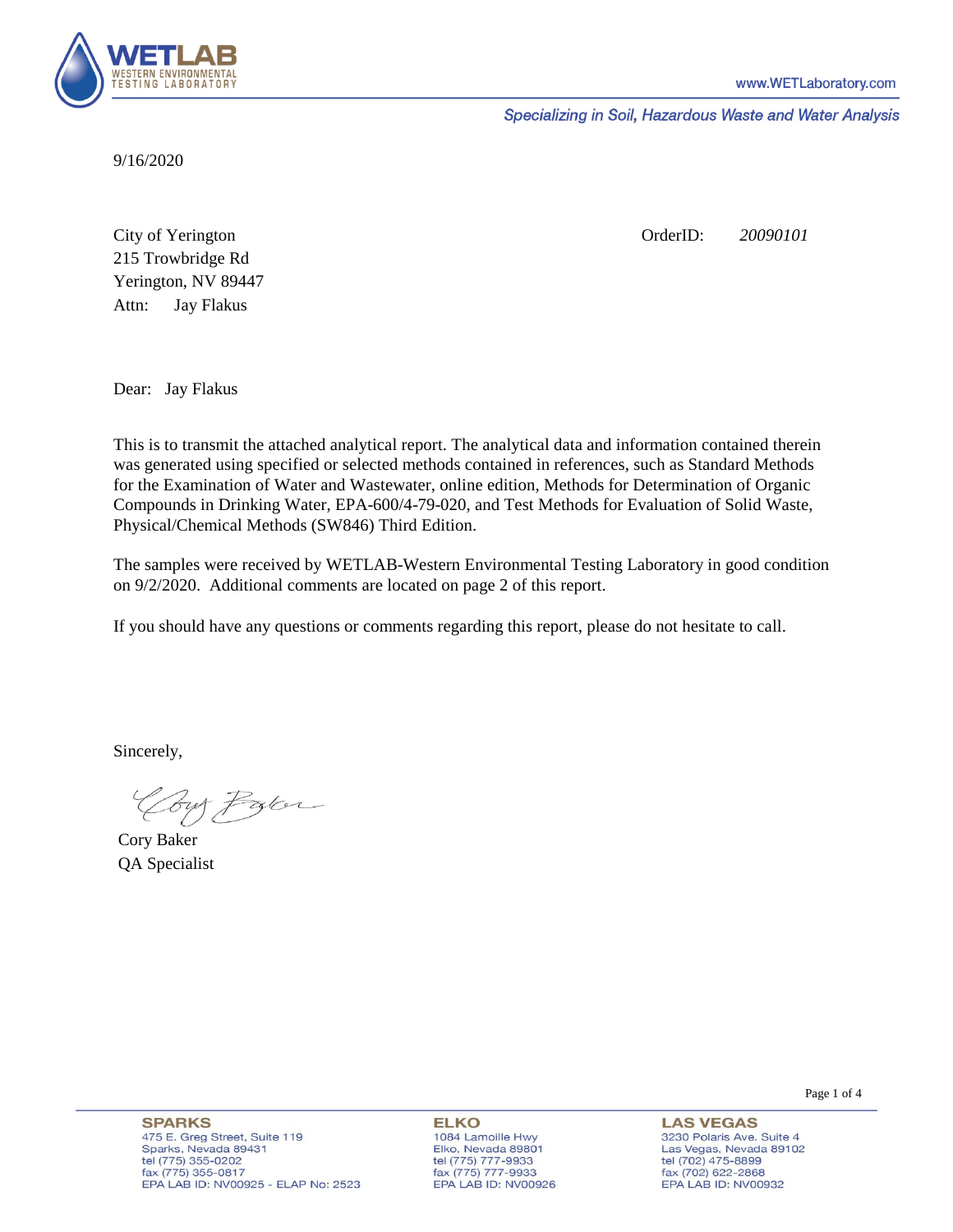### *City of Yerington - 20090101*

### **Specific Report Comments**

None

| <b>Report Legend</b> |                          |                                                                                                                                                                                                                           |
|----------------------|--------------------------|---------------------------------------------------------------------------------------------------------------------------------------------------------------------------------------------------------------------------|
| B                    |                          | -- Blank contamination; Analyte detected above the method reporting limit in an associated blank                                                                                                                          |
| D                    | ۰.                       | Due to the sample matrix dilution was required in order to properly detect and report the analyte. The reporting limit has<br>been adjusted accordingly.                                                                  |
| HT                   | ۰.                       | Sample analyzed beyond the accepted holding time                                                                                                                                                                          |
| J                    | --                       | The reported value is between the laboratory method detection limit and the laboratory practical quantitation limit. The<br>reported result should be considered an estimate.                                             |
| K                    | $\overline{\phantom{a}}$ | The TPH Diesel Concentration reported here likely includes some heavier TPH Oil hydrocarbons reported in the TPH<br>Diesel range as per EPA 8015.                                                                         |
| L                    | $- -$                    | The TPH Oil Concentration reported here likely includes some lighter TPH Diesel hydrocarbons reported in the TPH Oil<br>range as per EPA 8015.                                                                            |
| M                    | ۰.                       | The matrix spike/matrix spike duplicate (MS/MSD) values for the analysis of this parameter were outside acceptance<br>criteria due to probable matrix interference. The reported result should be considered an estimate. |
| N                    | ۰.                       | There was insufficient sample available to perform a spike and/or duplicate on this analytical batch.                                                                                                                     |
| NC                   |                          | Not calculated due to matrix interference                                                                                                                                                                                 |
| QD                   | --                       | The sample duplicate or matrix spike duplicate analysis demonstrated sample imprecision. The reported result should be<br>considered an estimate.                                                                         |
| QL                   | $\sim$                   | The result for the laboratory control sample (LCS) was outside WETLAB acceptance criteria and reanalysis was not<br>possible. The reported data should be considered an estimate.                                         |
| S                    | $-1$                     | Surrogate recovery was outside of laboratory acceptance limits due to matrix interference. The associated blank and LCS<br>surrogate recovery was within acceptance limits                                                |
| <b>SC</b>            | $\sim$                   | Spike recovery not calculated. Sample concentration $>4X$ the spike amount; therefore, the spike could not be adequately<br>recovered                                                                                     |
| U                    | ۰.                       | The analyte was analyzed for, but was not detected above the level of the reported sample reporting/quantitation limit. The<br>reported result should be considered an estimate.                                          |
| $\sim$               |                          | $\mathbf{r}$ $\alpha$                                                                                                                                                                                                     |

#### **General Lab Comments**

Per method recommendation (section 4.4), Samples analyzed by methods EPA 300.0 and EPA 300.1 have been filtered prior to analysis.

The following is an interpretation of the results from EPA method 9223B:

A result of zero (0) indicates absence for both coliform and Escherichia coli meaning the water meets the microbiological requirements of the U.S. EPA Safe Drinking Water Act (SDWA). A result of one (1) for either test indicates presence and the water does not meet the SDWA requirements. Waters with positive tests should be disinfected by a certified water treatment operator and retested.

Per federal regulation the holding time for the following parameters in aqueous/water samples is 15 minutes: Residual Chlorine, pH, Dissolved Oxygen, Sulfite.

**ELKO** 1084 Lamoille Hwy Elko, Nevada 89801 tel (775) 777-9933<br>fax (775) 777-9933 EPA LAB ID: NV00926

**LAS VEGAS** 3230 Polaris Ave. Suite 4 Las Vegas, Nevada 89102 tel (702) 475-8899<br>fax (702) 622-2868 EPA LAB ID: NV00932

Page 2 of 4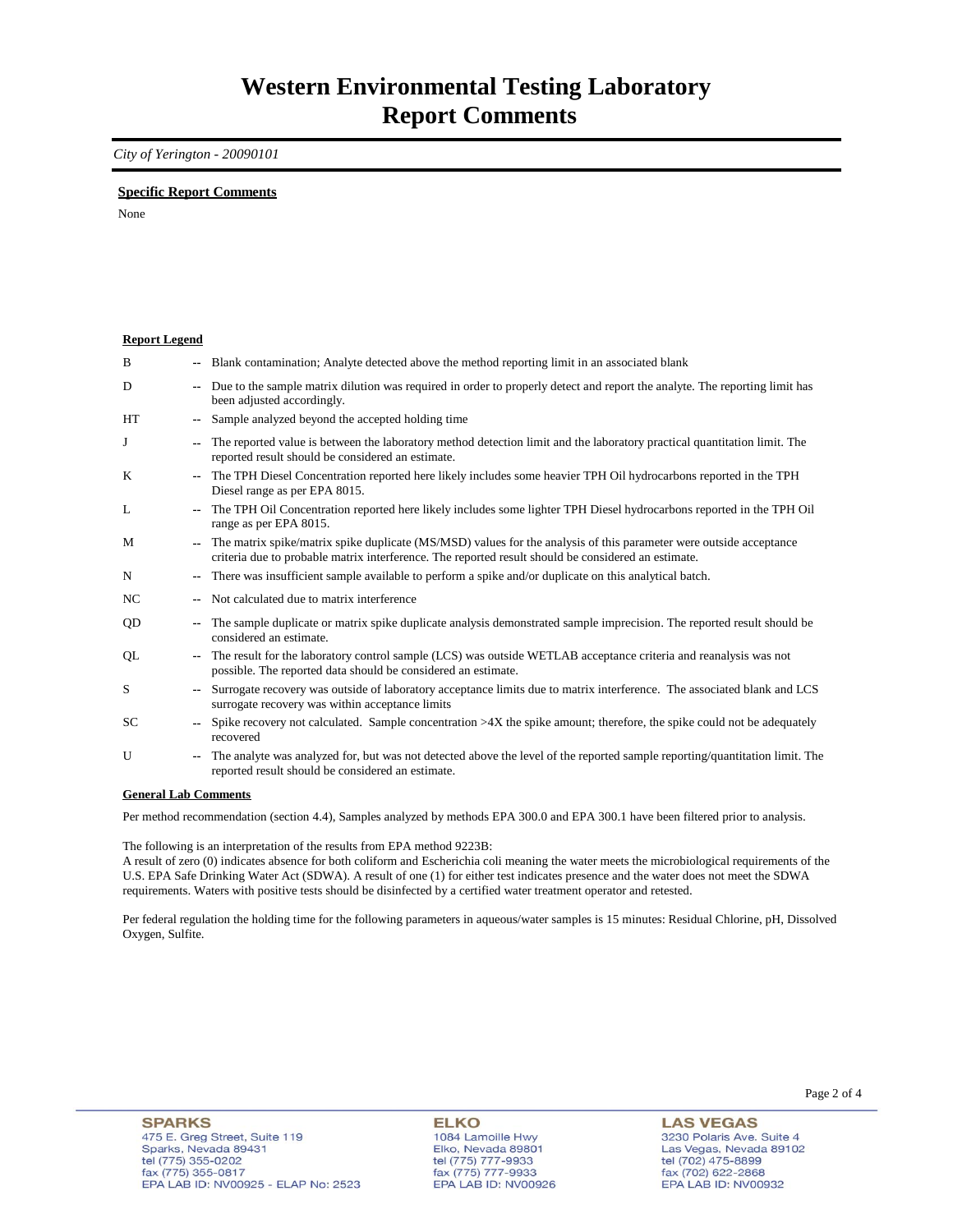# **Western Environmental Testing Laboratory Analytical Report**

| <b>City of Yerington</b>             |                             |                |       |    | <b>Date Printed:</b>                     | 9/16/2020 |       |
|--------------------------------------|-----------------------------|----------------|-------|----|------------------------------------------|-----------|-------|
| 215 Trowbridge Rd                    |                             |                |       |    | OrderID:                                 | 20090101  |       |
| Yerington, NV 89447                  |                             |                |       |    |                                          |           |       |
| <b>Attn:</b> Jay Flakus              |                             |                |       |    |                                          |           |       |
| <b>Phone:</b> $(775)$ 302-1155       | <b>Fax:</b><br><b>NoFax</b> |                |       |    |                                          |           |       |
| LY-0255-C/OPEN<br><b>PO\Project:</b> |                             |                |       |    |                                          |           |       |
|                                      |                             |                |       |    |                                          |           |       |
| <b>Customer Sample ID:</b>           | WO5: Mason Well             |                |       |    | <b>Collect Date/Time:</b> 9/2/2020 09:15 |           |       |
| <b>WETLAB Sample ID:</b>             | 20090101-001                |                |       |    | <b>Receive Date:</b> 9/2/2020 13:32      |           |       |
| Analyte                              | Method                      | <b>Results</b> | Units | DF | RL                                       | Analyzed  | LabID |
| <b>Anions by Ion Chromatography</b>  |                             |                |       |    |                                          |           |       |

*DF=Dilution Factor, RL = Reporting Limit (minimum 3X the MDL), ND = Not Detected <RL or <MDL (if listed)* Page 3 of 4

**SPARKS** 475 E. Greg Street, Suite 119 Sparks, Nevada 89431<br>tel (775) 355-0202<br>fax (775) 355-0817 EPA LAB ID: NV00925 - ELAP No: 2523 **ELKO** 1084 Lamoille Hwy Elko, Nevada 89801<br>tel (775) 777-9933<br>fax (775) 777-9933 EPA LAB ID: NV00926

**LAS VEGAS** 3230 Polaris Ave. Suite 4 Las Vegas, Nevada 89102<br>tel (702) 475-8899<br>fax (702) 622-2868<br>EPA LAB ID: NV00932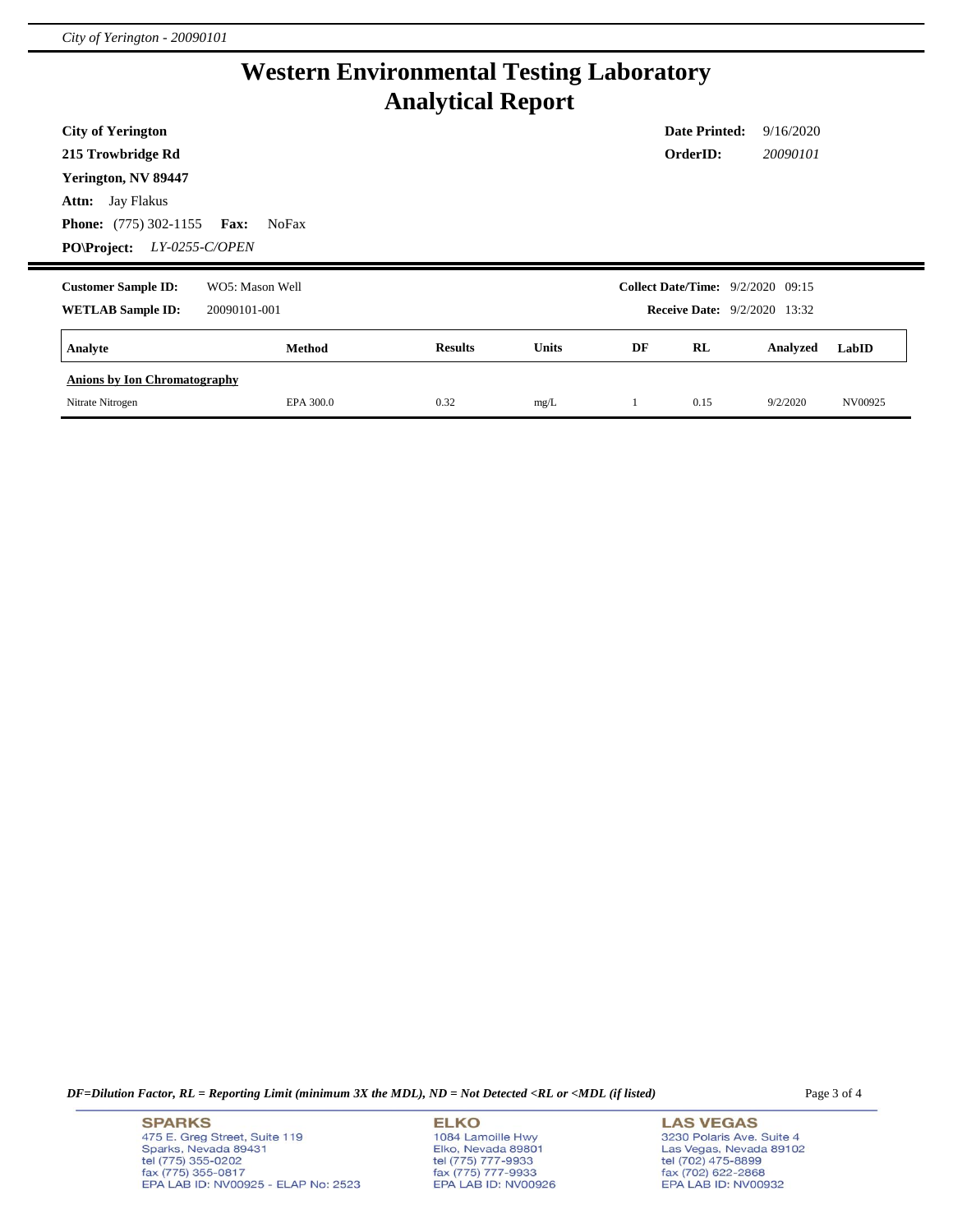# **Western Environmental Testing Laboratory QC Report**

| <b>OCBatchID</b>        | <b>QCType</b>    | <b>Parameter</b> |           | Method                 | <b>Result</b>                  | Actual              | $%$ Rec                     |                              | <b>Units</b> |            |                 |            |
|-------------------------|------------------|------------------|-----------|------------------------|--------------------------------|---------------------|-----------------------------|------------------------------|--------------|------------|-----------------|------------|
| QC20090116              | Blank 1          | Nitrate Nitrogen |           | EPA 300.0              | ND                             |                     |                             |                              | mg/L         |            |                 |            |
| <b>OCBatchID</b>        | <b>QCType</b>    | <b>Parameter</b> |           | Method                 | <b>Result</b>                  | Actual              | $%$ Rec                     |                              | <b>Units</b> |            |                 |            |
| QC20090116              | LCS <sub>1</sub> | Nitrate Nitrogen |           | EPA 300.0              | 2.01                           | 2.00                | 101                         |                              | mg/L         |            |                 |            |
| <b>QCBatchID QCType</b> |                  | <b>Parameter</b> | Method    | <b>Spike</b><br>Sample | <b>Sample</b><br><b>Result</b> | MS<br><b>Result</b> | <b>MSD</b><br><b>Result</b> | <b>Spike</b><br><b>Value</b> | <b>Units</b> | MS<br>%Rec | MSD<br>$%Rec$ % | <b>RPD</b> |
| QC20090116 MS 1         |                  | Nitrate Nitrogen | EPA 300.0 | 20090061-008           | ND                             | 2.08                | 2.12                        | $\sim$                       | mg/L         | 104        | 106             | 2          |

*DF=Dilution Factor, RL = Reporting Limit (minimum 3X the MDL), ND = Not Detected <RL or <MDL (if listed)* Page 4 of 4

**SPARKS** 475 E. Greg Street, Suite 119 Sparks, Nevada 89431<br>tel (775) 355-0202<br>fax (775) 355-0817 EPA LAB ID: NV00925 - ELAP No: 2523 **ELKO** 1084 Lamoille Hwy Elko, Nevada 89801<br>tel (775) 777-9933<br>fax (775) 777-9933 EPA LAB ID: NV00926

**LAS VEGAS** 3230 Polaris Ave. Suite 4 Las Vegas, Nevada 89102<br>tel (702) 475-8899<br>fax (702) 622-2868<br>EPA LAB ID: NV00932